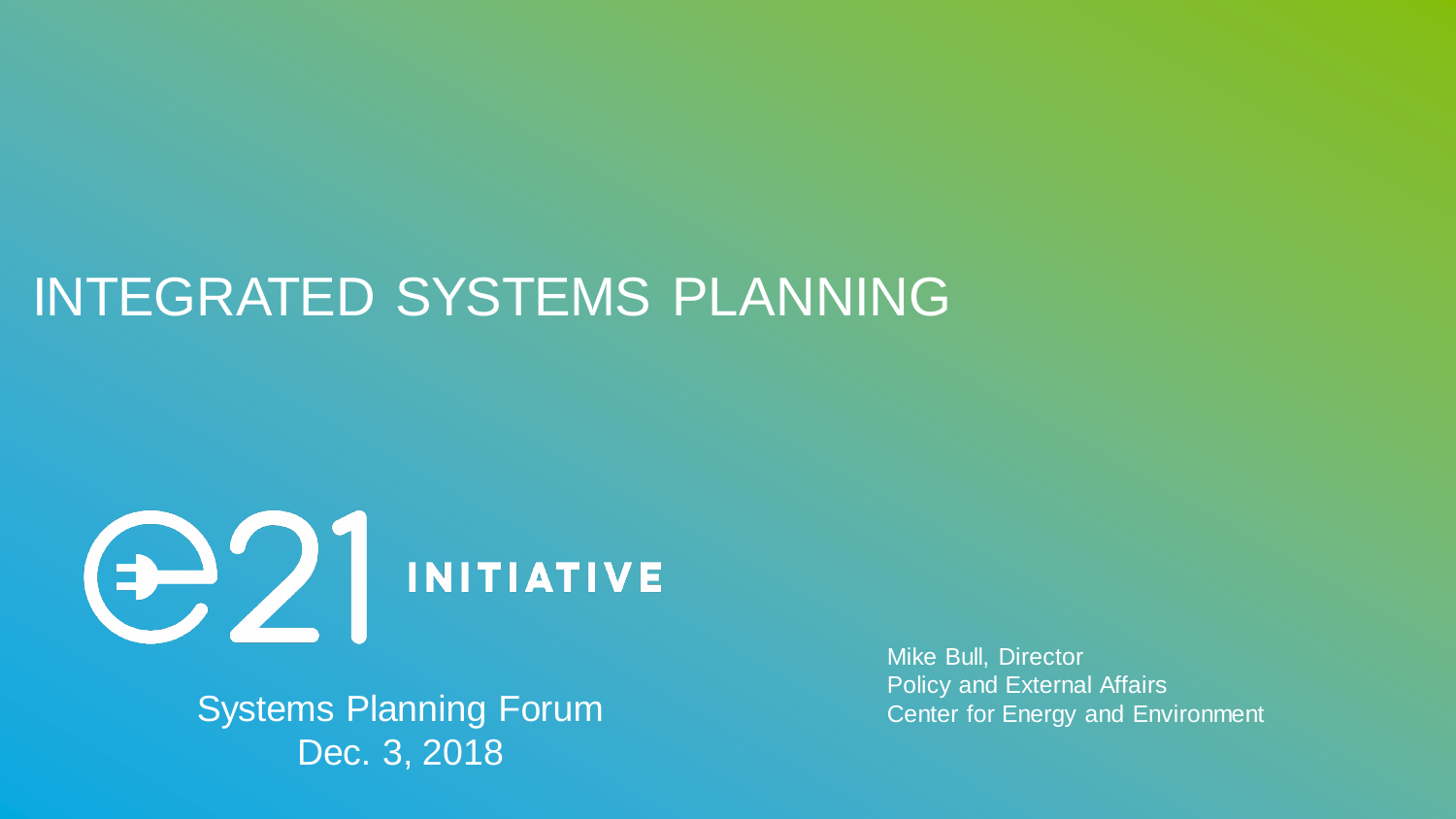## **Phase I: Founded in 2014**



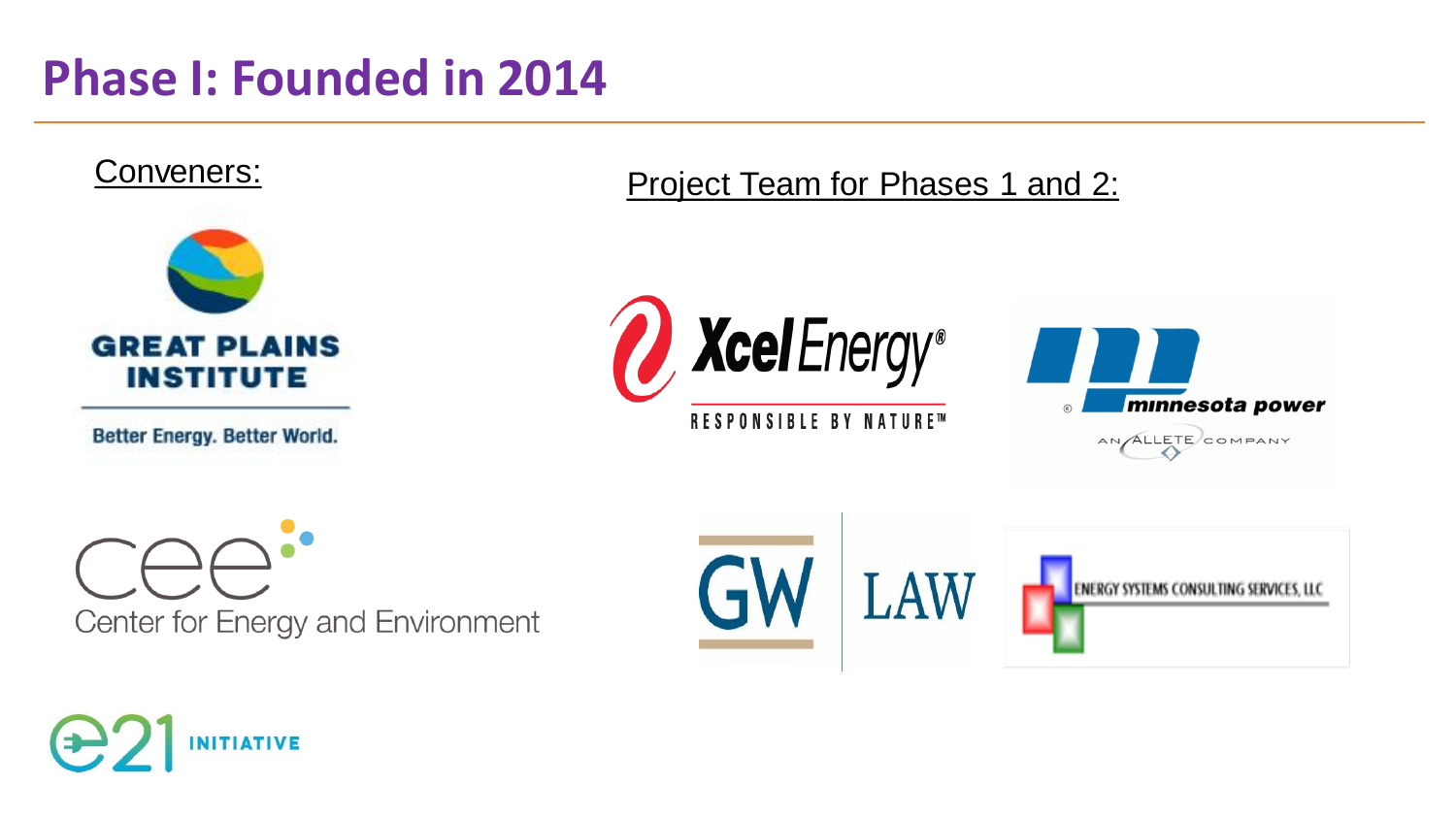#### **e21 = Response to Changing Electric System**



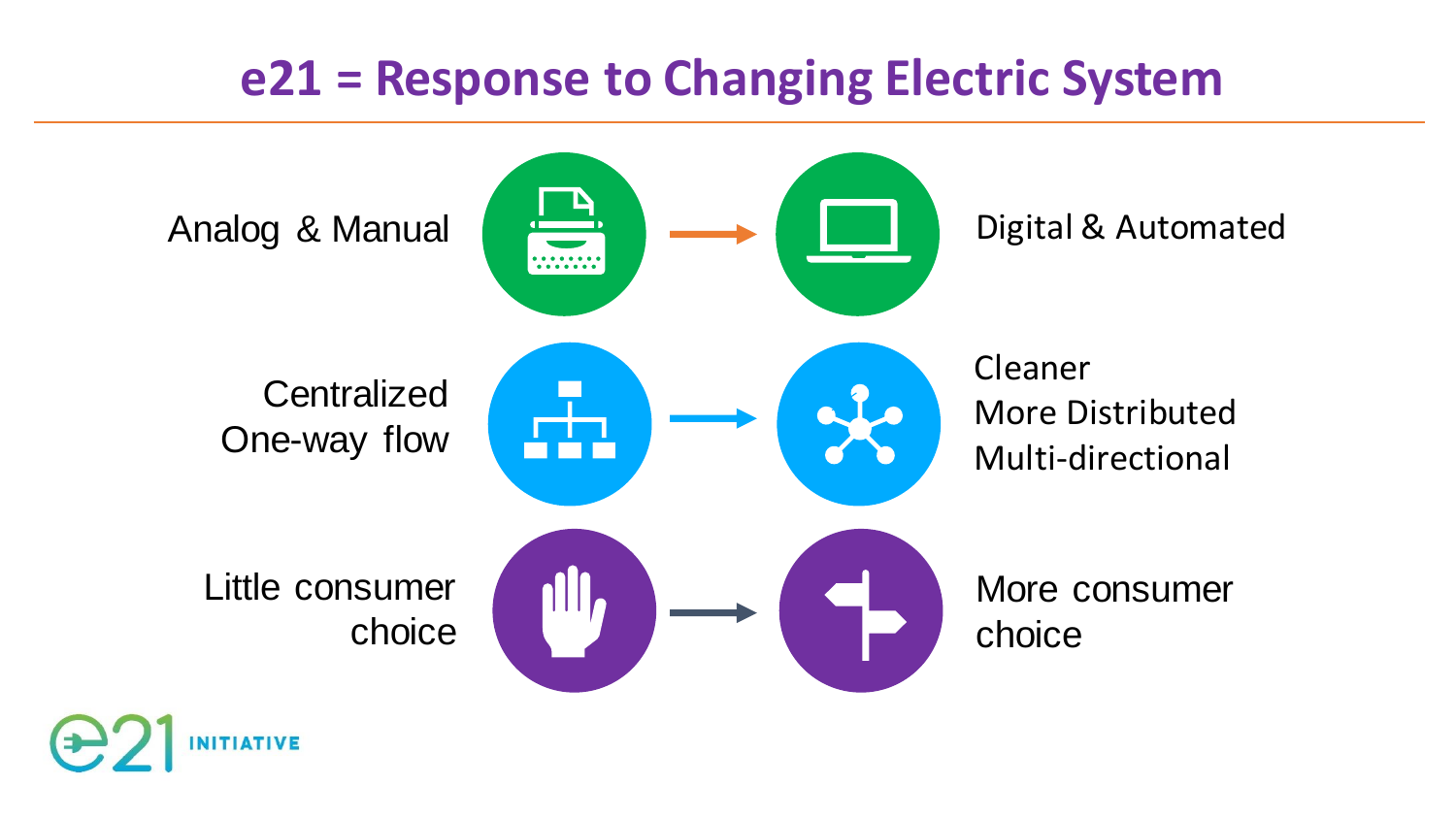# **e21's Distinguishing Features**



**Proactive Multi-interest & Collaborative**



Done in advance of crisis

Agreement could reduce transaction costs & improve outcomes

Consensus-oriented Safe space outside of formal regulatory process

#### **Voluntary**



Arose from mutual interest among participants

Opportunity for diverse interests to travel common learning curve

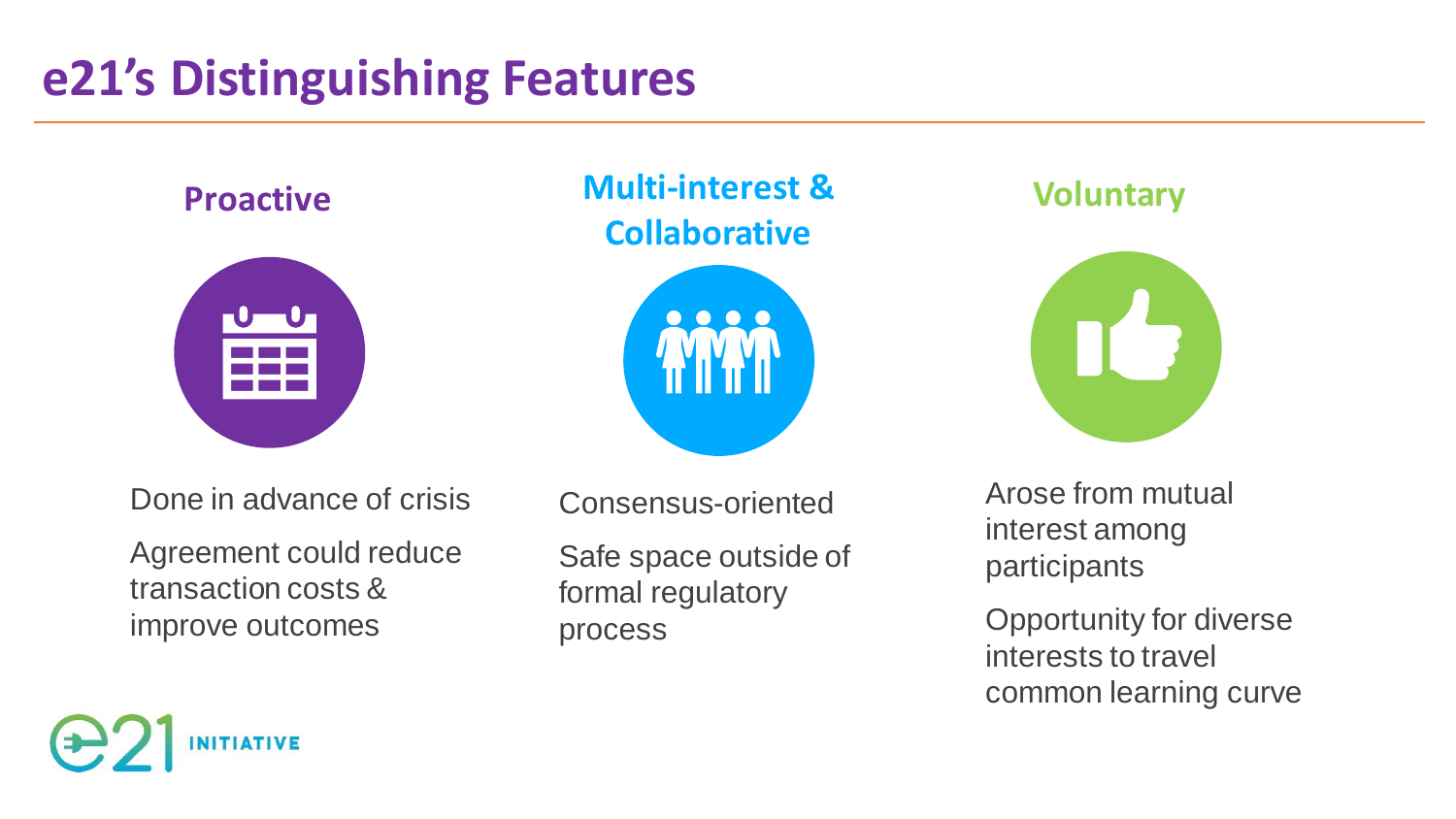# **Phase I (2014): Broad Consensus**



**Framework Must Evolve Utility Business Model and Regulatory** 



**Early and Sustained Stakeholder Engagement is Critical**



**MN Regulators Should Be More Proactive In Addressing Key Issues**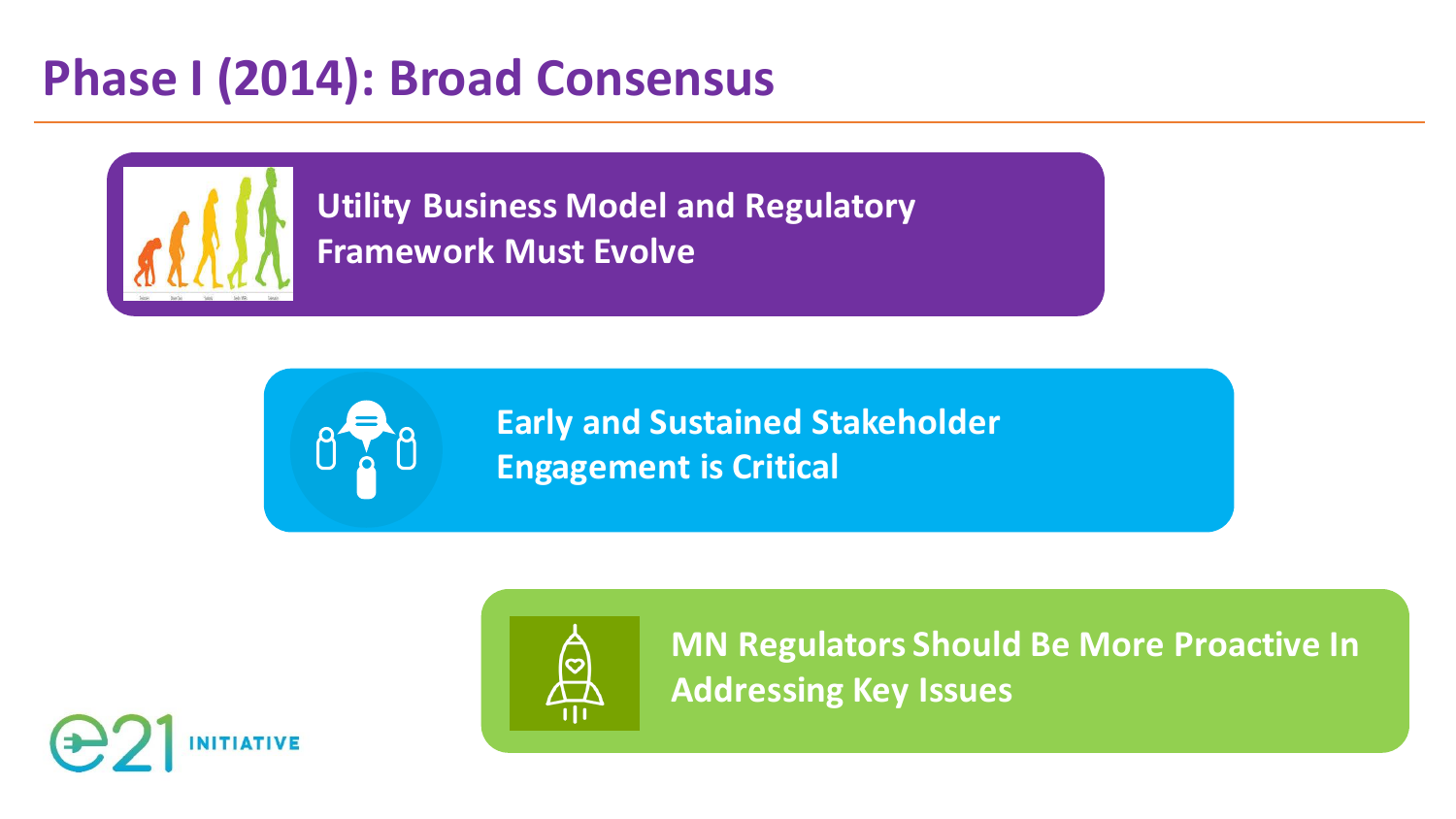# **Phase II (2015-16): Three Focus Areas**

#### **Performance-Based Compensation**





#### **Grid Modernization**



# **Integrated Systems Planning**

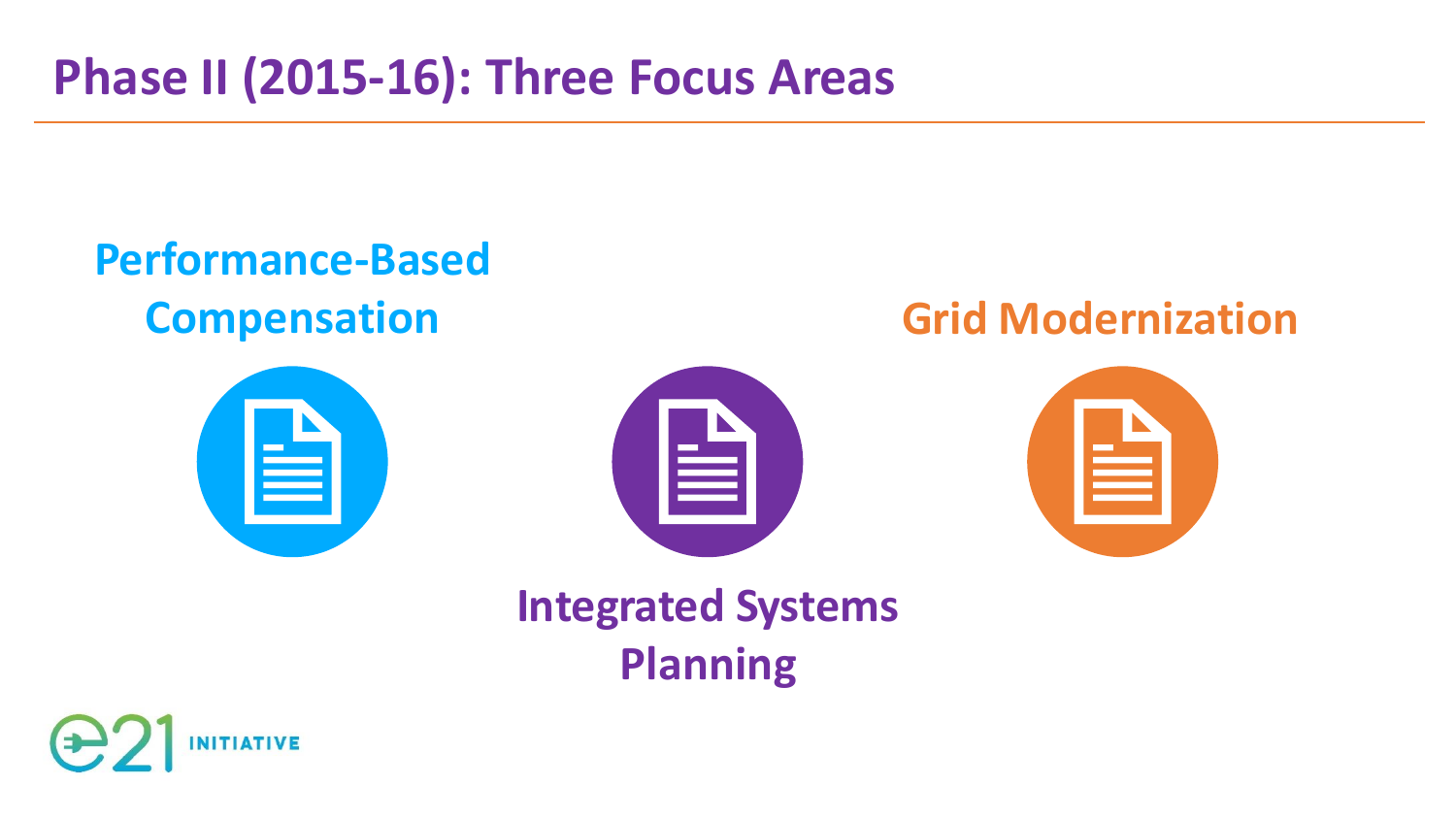#### **MN PUC-Initiated Investigations**

| 2015 | • Grid Modernization                    |
|------|-----------------------------------------|
| 2015 | <b>• Advanced Rate Design</b>           |
| 2016 | · Distribution Interconnection          |
| 2017 | • Performance Metrics/Incentives        |
| 2018 | <b>• Transportation Electrification</b> |

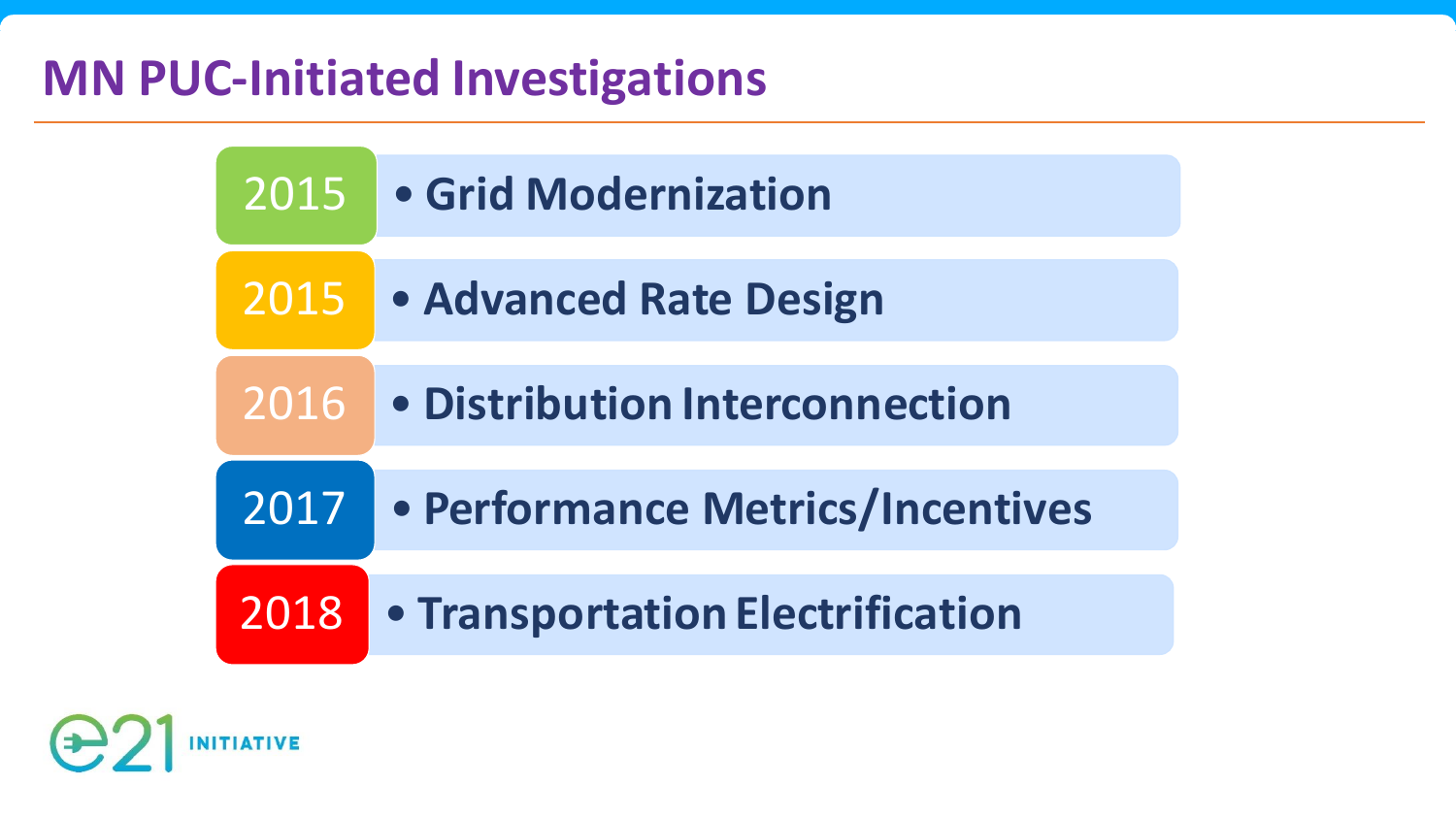## **Improving Resource Planning**

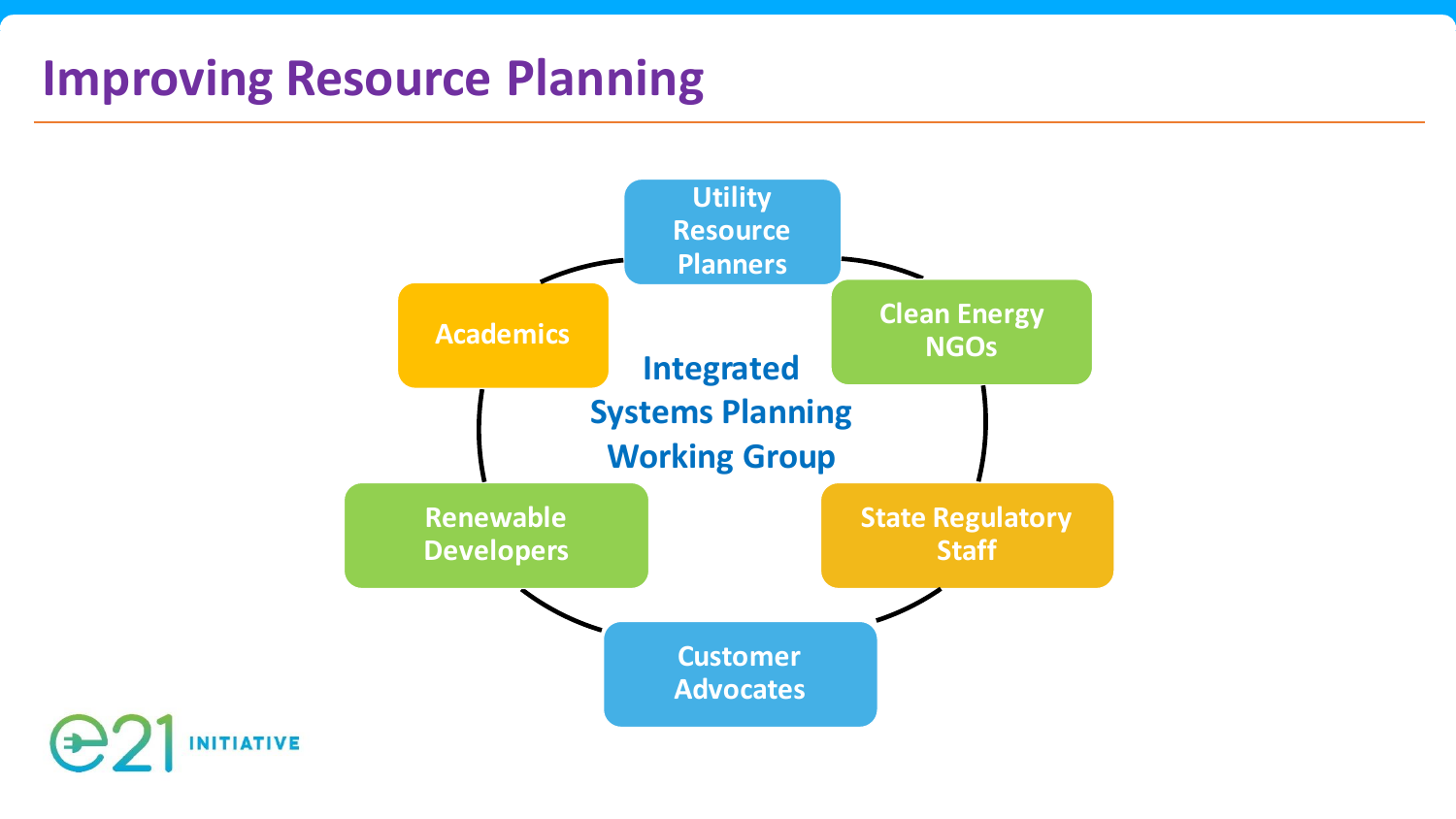# **Improving Resource Planning**

## Early, Proactive Stakeholder Engagement

• Seek stakeholder input re: Assumptions, Scenarios, Sensitivities *as part of plan development*

# Biennial Planning Conference

- Share best practices and planning innovations
- Resolve cross-utility issues

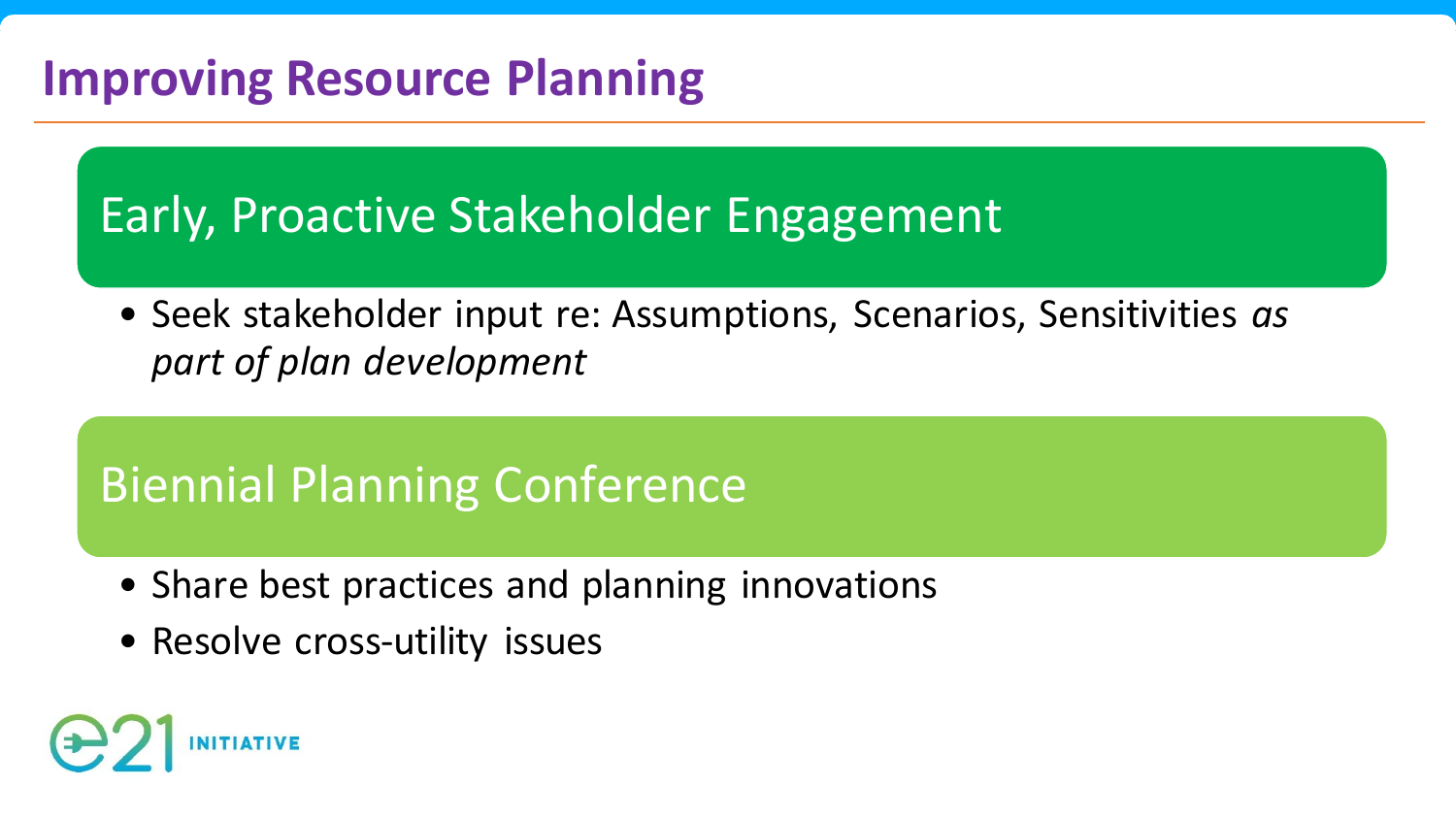# **Improving Resource Planning**

# Improve Modeling Capability

• Evaluate other planning modeling software to supplement or replace **Strategist** 

#### Emphasize System Approach

- Transition to a more "End to End" analysis
- Further incorporating load-side resources and MISO market opportunities into our resource planning

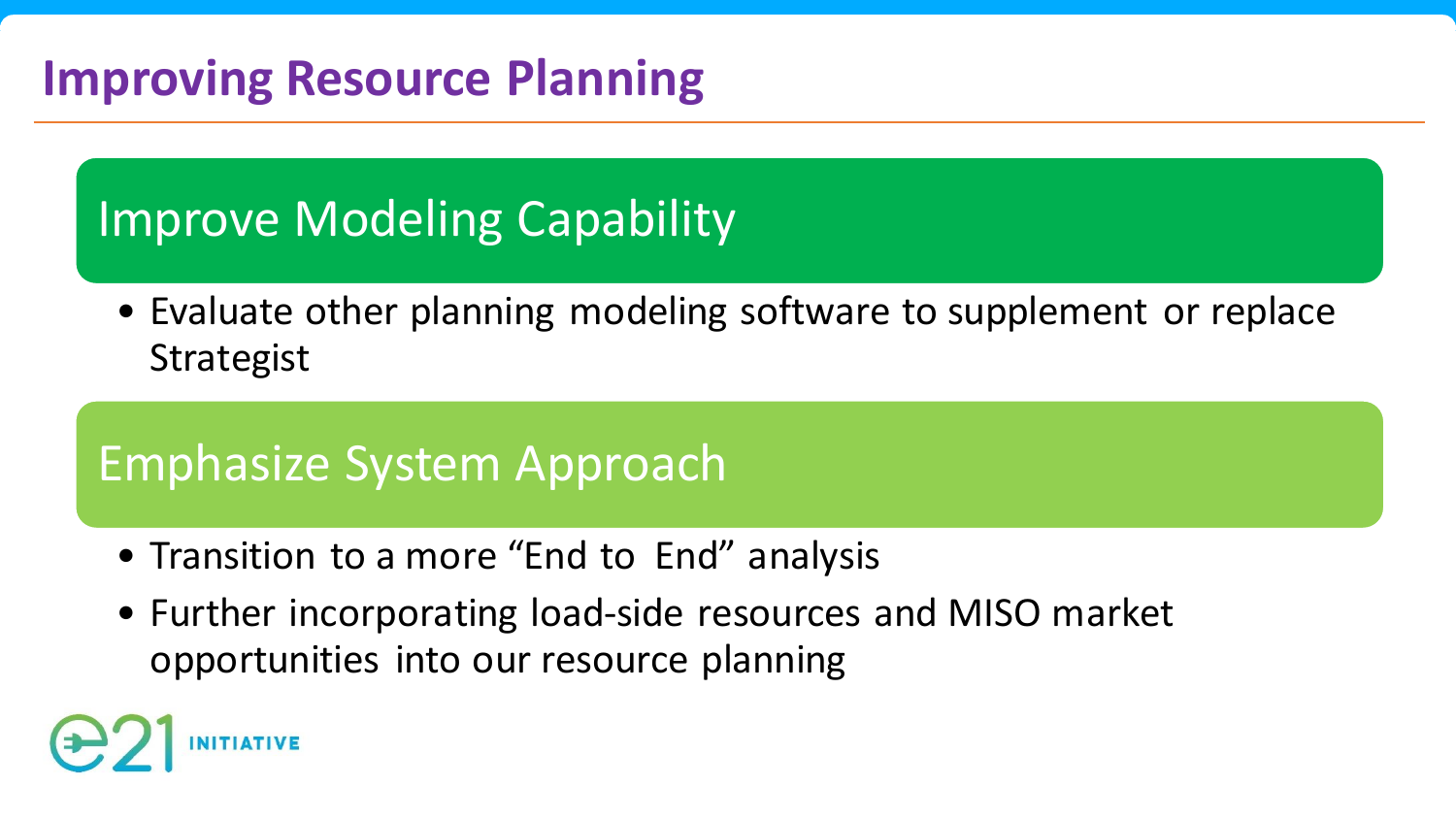- How to Create the Grid We Need Reliable, Flexible, Resilient
- How to Keep Costs Affordable for Customers
- How to Treat Load as a Serious Resource
- How to Best Address Needs of Plant Communities and Workers
- What is the Role of Natural Gas

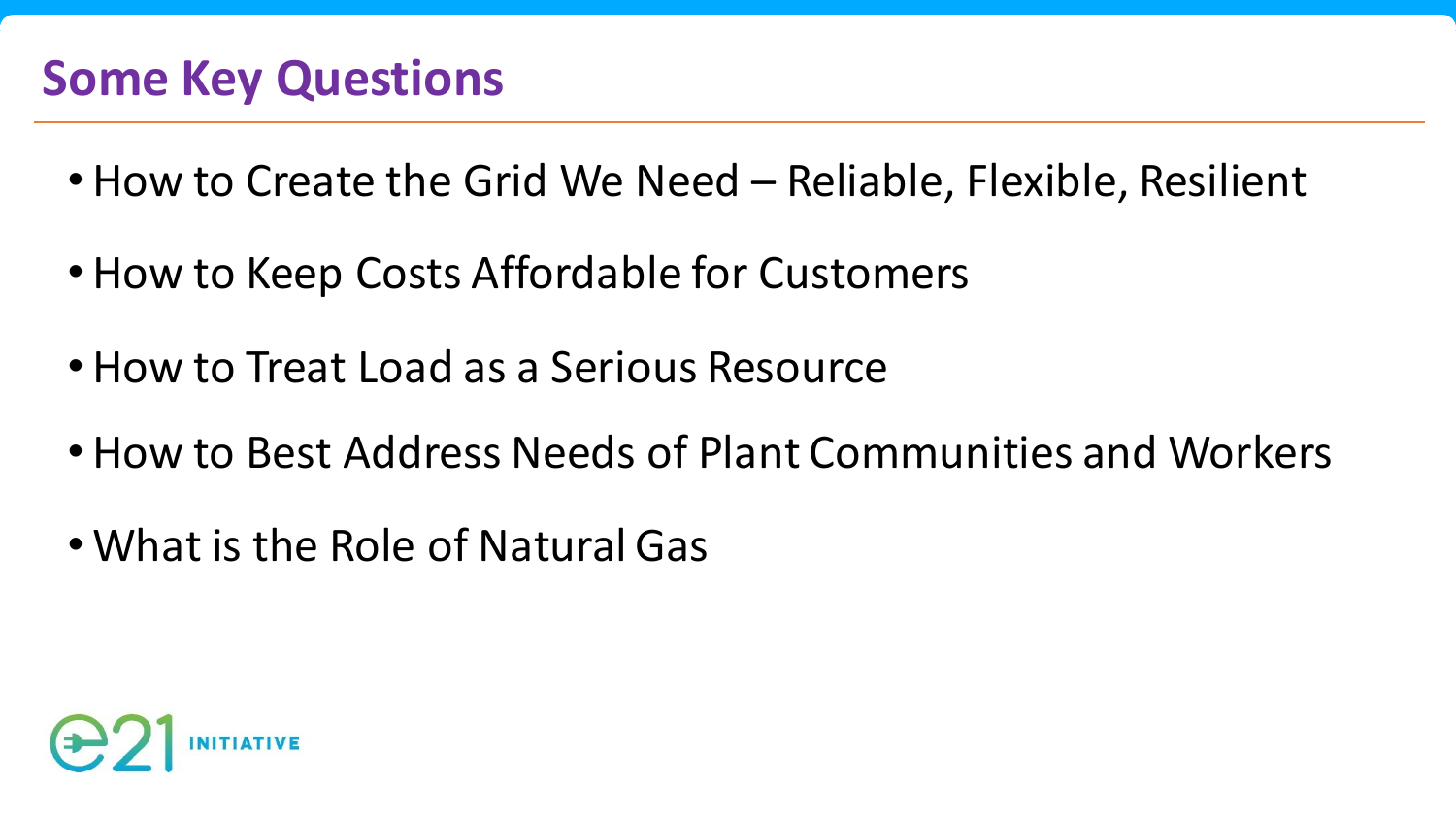#### **Three Keys to a Healthy Low Carbon Economy**

# Maximize **Efficiency**

**Decarbonize Electricity** 

Strategic Electrification